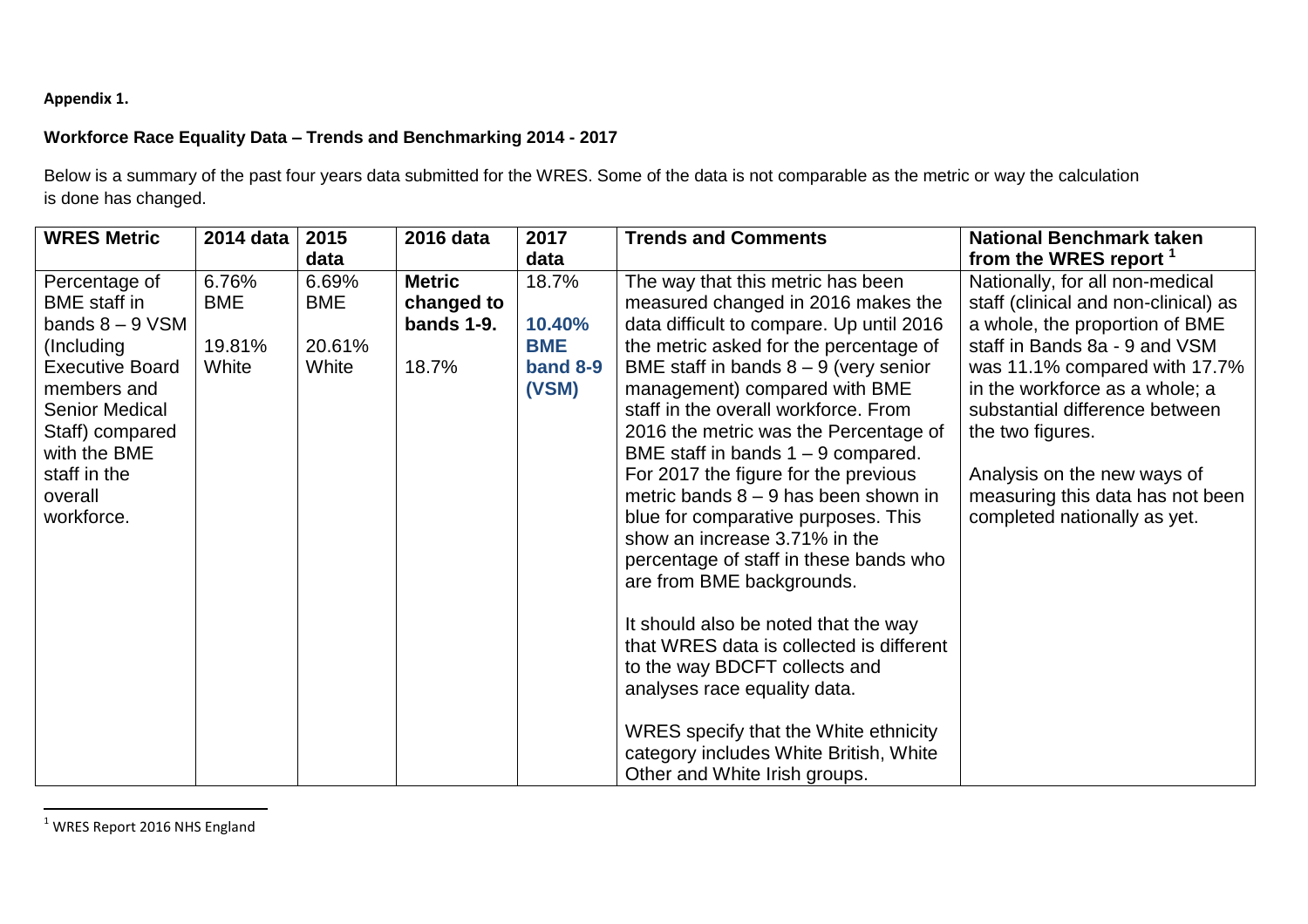| <b>WRES Metric</b>                                                                                                                                                                | 2014 data                 | 2015<br>data         | 2016 data              | 2017<br>data                                   | <b>Trends and Comments</b>                                                                                                                                                                                                                                                                                                                                                                | <b>National Benchmark taken</b><br>from the WRES report <sup>1</sup>                                                                                                                                                                      |
|-----------------------------------------------------------------------------------------------------------------------------------------------------------------------------------|---------------------------|----------------------|------------------------|------------------------------------------------|-------------------------------------------------------------------------------------------------------------------------------------------------------------------------------------------------------------------------------------------------------------------------------------------------------------------------------------------------------------------------------------------|-------------------------------------------------------------------------------------------------------------------------------------------------------------------------------------------------------------------------------------------|
|                                                                                                                                                                                   |                           |                      |                        |                                                | The Trust analysis has been done<br>including White Other and White Irish<br>into the BME category as there is a<br>significant European Community within<br>Bradford.<br>Could we show both ways of<br>analyzing the data to help the board<br>understand the trend and issues?                                                                                                          |                                                                                                                                                                                                                                           |
| Relative<br>likelihood of<br>White staff being<br>appointed from<br>shortlisting<br>compared to that<br>of BME staff<br>being appointed<br>from shortlisting<br>across all posts. | 10:1 BME<br>11:1<br>White | 8:1 BME<br>6:1 White | 8:1 BME<br>6:1 White   | 0.99                                           | The difference in likelihood of BME and<br>White applicants being appointed to a<br>post after the applicant has been<br>shortlisted has reduced to virtually no<br>difference. The 0.1 difference is now in<br>favour of BME applicants.<br>Emphasis has been placed on<br>unconscious bias and teams have<br>been recruiting with their service user<br>community demographics in mind. | 1.57<br>In 38 trusts (17%), it was more<br>than twice as likely that white<br>staff would be appointed from<br>shortlisting compared to BME<br>staff.<br>In the north the average was 1.3,<br>in London it was 1.8. Mental<br>health 1.6. |
| Relative<br>likelihood of<br><b>BME</b> staff                                                                                                                                     | 41:1 BME<br>56:1          | 36:1 BME<br>44:1     | 45.1 BME<br>49:1 White | 1.98<br>Previous                               | The way that this metric is measured<br>has been changed making it more<br>difficult to look at like for like trends.                                                                                                                                                                                                                                                                     | Of the total 238 responding NHS<br>trusts, 14 provided data that were<br>either incomplete or null. Two                                                                                                                                   |
| entering the<br>formal<br>disciplinary<br>process,<br>compared to that<br>of White staff                                                                                          | White                     | White                |                        | metric<br>method:<br>44:1 BME<br>88:1<br>White | The difference had been reducing<br>steadily from 15 to 8 to 4 over the past<br>3 years. In 2017 however the new way<br>of measuring this shows that BME staff<br>are almost 2 times as likely to enter                                                                                                                                                                                   | trusts provided data that were<br>such significant outliers that it<br>was not possible to use it with<br>any confidence. That data<br>significantly impacted on the<br>average likelihood of BME staff                                   |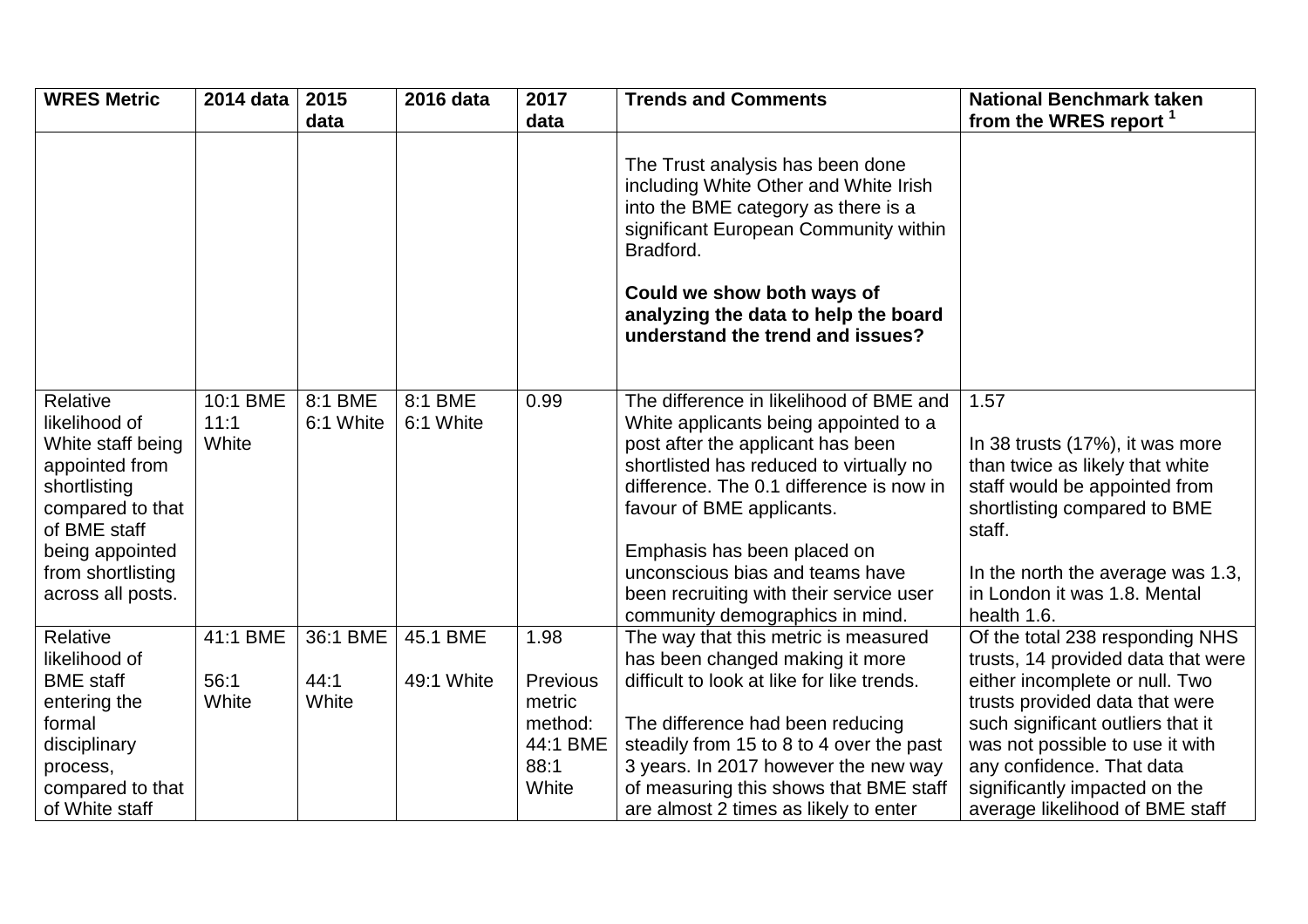| <b>WRES Metric</b>                                                                                                                | 2014 data            | 2015                 | 2016 data            | 2017                                                      | <b>Trends and Comments</b>                                                                                                                                                                                                                                                                                                                                                 | <b>National Benchmark taken</b>                                                                                                                                                                                                                                                                                                                                                                                                                                                                     |
|-----------------------------------------------------------------------------------------------------------------------------------|----------------------|----------------------|----------------------|-----------------------------------------------------------|----------------------------------------------------------------------------------------------------------------------------------------------------------------------------------------------------------------------------------------------------------------------------------------------------------------------------------------------------------------------------|-----------------------------------------------------------------------------------------------------------------------------------------------------------------------------------------------------------------------------------------------------------------------------------------------------------------------------------------------------------------------------------------------------------------------------------------------------------------------------------------------------|
|                                                                                                                                   |                      | data                 |                      | data                                                      |                                                                                                                                                                                                                                                                                                                                                                            | from the WRES report <sup>1</sup>                                                                                                                                                                                                                                                                                                                                                                                                                                                                   |
| entering the<br>formal<br>disciplinary<br>investigation.                                                                          |                      |                      |                      | Last 6<br>months<br>138:1<br><b>BME</b><br>215:1<br>White | into a disciplinary. When using the old<br>method of analysis to compare like with<br>like this again shows that the difference<br>has increased to 44. A snapshot of the<br>past 6 months disciplinary cases shows<br>that for every 215 White staff 1<br>member would enter into a disciplinary<br>whereas for every 138 BME staff 1<br>would enter into a disciplinary. | entering the formal disciplinary<br>process compared to white staff<br>within the South region.<br>For the 224 trusts analysed, the<br>(unweighted) relative likelihood of<br>BME staff entering the formal<br>disciplinary process nationally<br>was 1.56 in 2016, with significant<br>variations between regions and<br>type of trust and within regions<br>and types of trust.<br>In the north the likelihood was 1.4<br>and in Community Provider<br>Trusts it was 2.5 and in Mental            |
| Relative<br>likelihood of<br><b>BME</b> staff<br>accessing non-<br>mandatory<br>training and CPD<br>as compared to<br>White staff | 1:1 BME<br>1:1 White | 1:1 BME<br>1:1 White | 1:1 BME<br>1:1 White | 1.05                                                      | There is little difference in the likelihood<br>of BME staff accessing training<br>compared with White staff however the<br>difference is in favour of White staff.                                                                                                                                                                                                        | Health Trusts it was 1.8.<br>In 84 of the 162 trusts that<br>provided reliable data, it was<br>more likely that white staff will<br>access non-mandatory training<br>and CPD than BME staff. In three<br>trusts it was the same likelihood,<br>and in 76 trusts it was more likely<br>that BME staff will access non-<br>mandatory training and CPD.<br>This suggests that broadly<br>access to non-mandatory training<br>and CPD is slightly better for<br>white staff but not dramatically<br>SO. |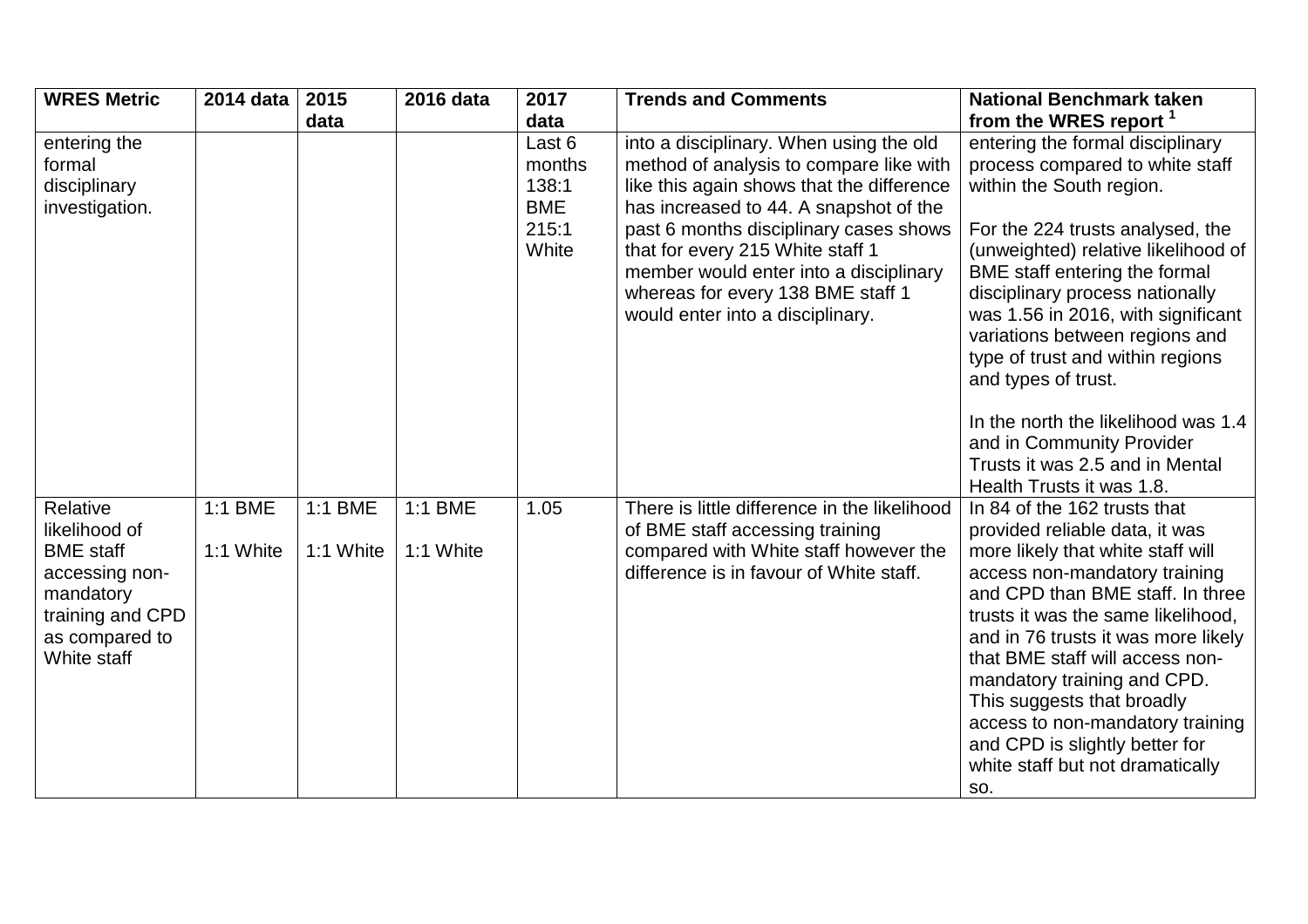| <b>WRES Metric</b>                                                         | 2014 data               | 2015                              | 2016 data            | 2017                                    | <b>Trends and Comments</b>                                                                                                                                                | <b>National Benchmark taken</b>                                                                                                                                  |
|----------------------------------------------------------------------------|-------------------------|-----------------------------------|----------------------|-----------------------------------------|---------------------------------------------------------------------------------------------------------------------------------------------------------------------------|------------------------------------------------------------------------------------------------------------------------------------------------------------------|
|                                                                            |                         | data                              |                      | data                                    |                                                                                                                                                                           | from the WRES report <sup>1</sup>                                                                                                                                |
| Percentage of<br>staff<br>experiencing                                     |                         | 31%<br><b>BME</b>                 | 30% BME<br>27% White | 27.72%<br>27.97%                        | The gap between BME staff and White<br>staff reporting having experienced<br>harassment, bullying or abuse from                                                           | White and BME staff are equally<br>likely to experience harassment,<br>bullying or abuse from patients,                                                          |
| harassment,<br>bullying or abuse<br>from patients,<br>relatives or the     |                         | 25%<br>White                      |                      |                                         | patients, relatives or the public has<br>reduced over the time period from 6%<br>more BME staff having experienced it<br>to $3\%$ and now to 0.25.                        | relatives and members of the<br>public in the last 12 months.                                                                                                    |
| public in the past<br>12 months.                                           |                         | 6%<br>difference                  | 3%<br>difference     | 0.25%<br>difference                     | It should be noted that although the<br>percentage of BME staff experiencing<br>this has reduced the percentage of<br>White staff has increased by almost<br>3%.          |                                                                                                                                                                  |
| Percentage of<br>staff<br>experiencing<br>harassment,<br>bullying or abuse | 21% BME<br>17%<br>White | 23%<br><b>BME</b><br>19%<br>White | 24% BME<br>19% White | 24.16%<br><b>BME</b><br>20.20%<br>White | There has been a constant gap of 4%<br>more BME staff experiencing<br>harassment, abuse or discrimination<br>from staff until 2016 year when that<br>gap increased to 5%. | BME staff remain more likely<br>than white staff to experience<br>harassment, bullying or abuse<br>from other staff though this fell<br>very slightly last year. |
| from staff in the<br>past 12 months.                                       | 4%<br>difference        | 4%<br>difference                  | 5%<br>difference     | 3.96%<br>difference                     |                                                                                                                                                                           |                                                                                                                                                                  |
| Percentage<br>believing that<br><b>Trust provides</b>                      | 70% BME<br>93%          | 78%<br><b>BME</b>                 | 68% BME<br>88% White | 66.41%<br><b>BME</b>                    | In 2015 there was a significant<br>narrowing of the gap to 9%. This is<br>when the Moving Forward                                                                         | BME staff remain less likely than<br>white staff to believe that their<br>trust provides equal opportunities                                                     |
| equal<br>opportunities for<br>career<br>progression and                    | White                   | 87%<br>White                      |                      | 84.64%<br>White                         | Development Programme for BME staff<br>in bands 5 and 6 launched following<br>the BME Diversity in the Workforce<br>Strategy in 2014. This may contribute                 | for career progression. However,<br>the gap between white and BME<br>staff on this indicator fell from<br>14.5 percentage points in 2014 to                      |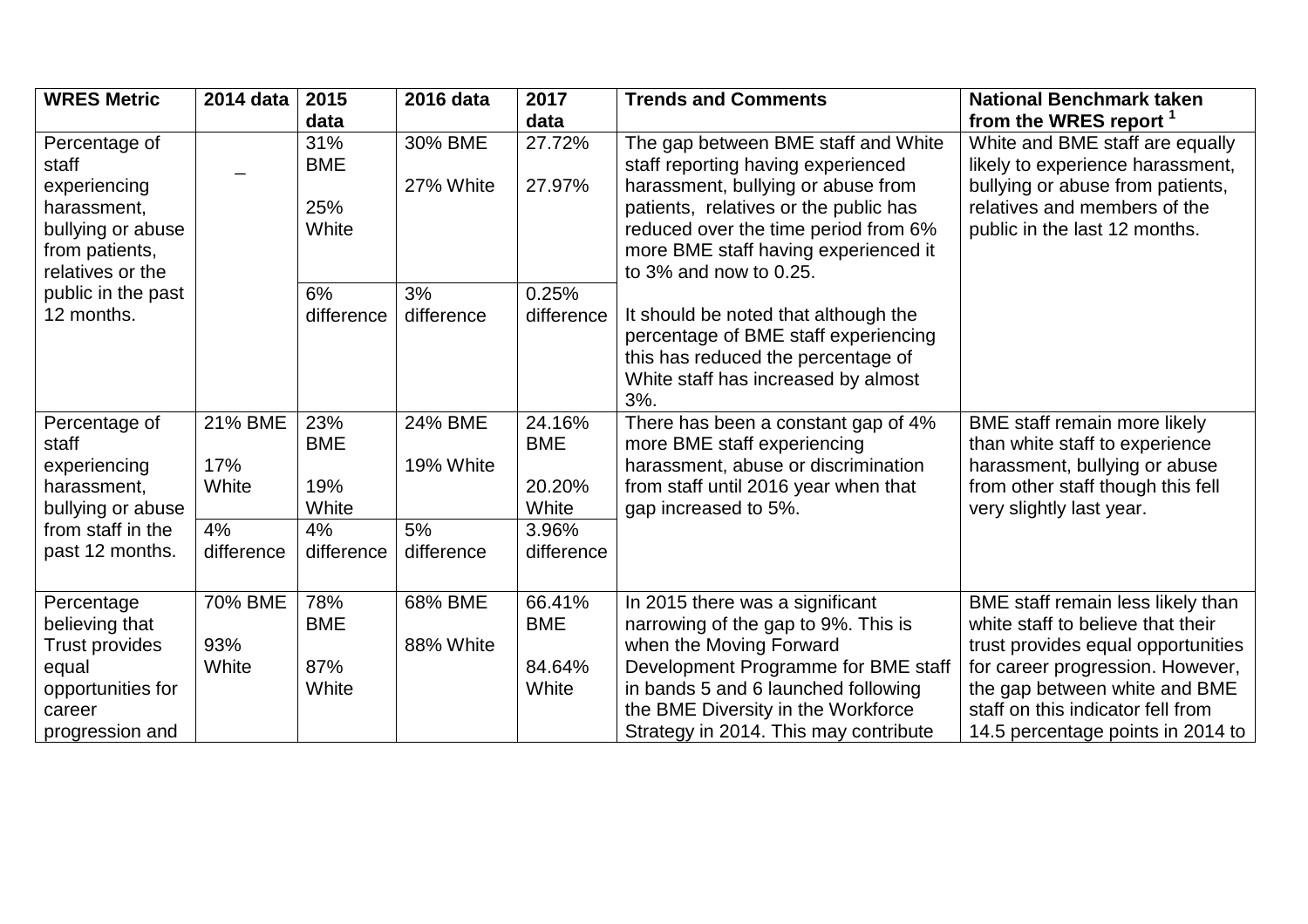| <b>WRES Metric</b>                                                                                                                                             | 2014 data               | 2015                          | 2016 data           | 2017                                   | <b>Trends and Comments</b>                                                                                                                                                                                                                                                                                       | <b>National Benchmark taken</b>                                                                                                                                                                                                                                                                                                                                                                                                                                     |
|----------------------------------------------------------------------------------------------------------------------------------------------------------------|-------------------------|-------------------------------|---------------------|----------------------------------------|------------------------------------------------------------------------------------------------------------------------------------------------------------------------------------------------------------------------------------------------------------------------------------------------------------------|---------------------------------------------------------------------------------------------------------------------------------------------------------------------------------------------------------------------------------------------------------------------------------------------------------------------------------------------------------------------------------------------------------------------------------------------------------------------|
|                                                                                                                                                                |                         | data                          |                     | data                                   |                                                                                                                                                                                                                                                                                                                  | from the WRES report <sup>1</sup>                                                                                                                                                                                                                                                                                                                                                                                                                                   |
| promotion.                                                                                                                                                     | 23%<br>difference       | 9%<br>difference              | 20%<br>difference   | 18.23%                                 | to this boosting in BME staffs<br>perception. If that is not included there<br>has been a steady reduction of 4%<br>from the initial results in 2014.<br>However for both groups it should be<br>noted that staff perception of this has<br>fallen over time; although reducing the<br>gap is still significant. | 12.6 percentage point in 2015.                                                                                                                                                                                                                                                                                                                                                                                                                                      |
| In the last 12<br>months have you<br>personally<br>experienced<br>discrimination at<br>work from any of<br>the following?<br>Manager / Team<br>Leader or other | 41% BME<br>11%<br>White | 25%<br><b>BME</b><br>9% White | 16% BME<br>5% White | 15.85%<br><b>BME</b><br>7.52%<br>White | There has been a steady reduction in<br>the gap between BME staff and White<br>staffs reporting of experiencing<br>discrimination at work from a manager.<br>team leader or other colleagues. In the<br>past year this gap has only been<br>because the number of White staff<br>reporting this has increased.   | For white staff, the percentage of<br>staff reporting that in the last 12<br>months they have personally<br>experienced discrimination at<br>work from manager / team leader<br>or other colleagues, decreased<br>from 7% in 2014 to 6% in 2015.<br>For BME staff, the percentage of                                                                                                                                                                                |
| colleagues.                                                                                                                                                    | 30 %<br>difference      | 16%<br>difference             | 11%<br>difference   | 8%<br>difference                       |                                                                                                                                                                                                                                                                                                                  | staff reporting that in the last 12<br>months they have personally<br>experienced discrimination at<br>work from manager / team leader<br>or other colleagues, fell slightly<br>from 15% in 2014 to 14% in 2015<br>The overall difference between<br>the percentage of white staff and<br><b>BME</b> staff experiencing<br>harassment, bullying or abuse<br>from staff in last 12 months fell<br>slightly from -8.0 percentage<br>points in 2014 to -7.5 percentage |